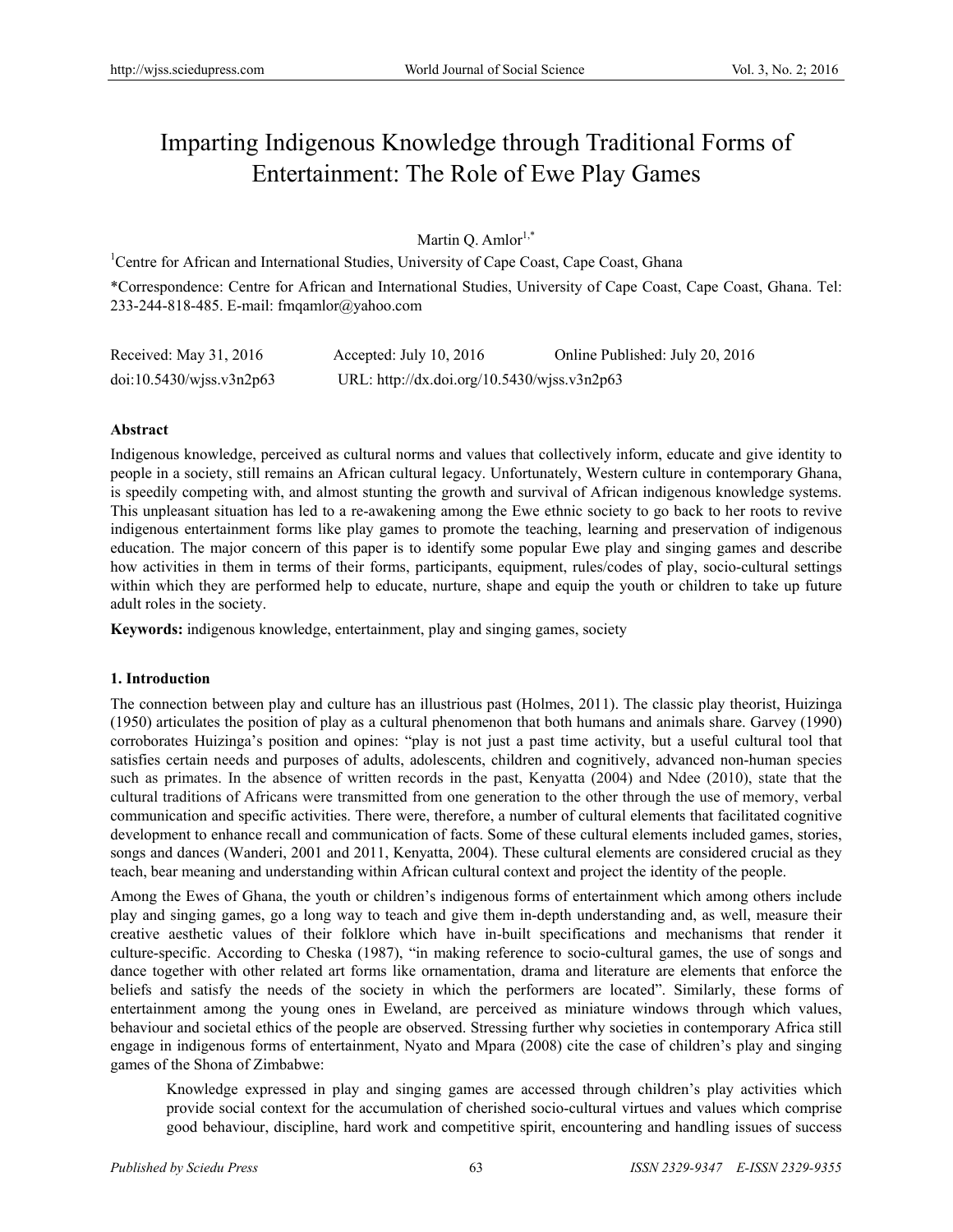and failure as well as assuming leadership roles. On the whole, these games reflect the indigenous education embedded in the society of the people.

## **2. Methodology**

The author undertook an ethnographic study by employing three main approaches to gathering data: conducting personal interviews with both the elderly and the youth whose ages fall within the age brackets of 40-70 and 14-39 years respectively, engaging in focus group discussions with few selected elders who have in-depth knowledge of the indigenous play and singing games which were the focus of the research in the study area*.* This research tool was quite critical, since interviewing, as put by Fontana and Frey (1994), is a potent means of understanding fellow human beings. The adoption of the participant observation research approach; where observation as explained by Creswell (2005) aims at gathering first-hand information by perceiving people and their intra-actions at the research site as well as socializing and participating in their work activities, enabled the author to arrive at a definite and reliable conclusion drawn to represent a fair assessment of the topic and its main objective. In addition, other secondary sources of data were used to support the result of the research.

## **3. What are Traditional Play Games?**

These are structured forms of recreational physical activities which according to Mwenda (2011), "are guided by formal or informal rules, by which participants must abide. They can, therefore, be categorised as competitive or non-competitive activities which a participant may engage in for a number of reasons such as prestige, recognition, status or a combination of these. Play games are not only sources of leisure but also avenues for acquiring indigenous knowledge that forms part of the culture of a people". Sutton-Smith et al (1995) define a play-game as "a competitive activity in which participants contend with each other according to a set of rules. As structured forms of activity performed for enjoyment, play games serve as educational tools".

The Merriam-Webster Dictionary (2016) explains play games as activities that children or the youth undertake and most often, accompany these actions with singing of narrative songs. It can, therefore, be realised in African societies that both play and singing games are worth more than just passing time with. Folklorists, ethnologists and psychologists do not only see these activities as important part of childhood culture but also as activities that are important cultural tools of socialisation and a repository of native education that enhances cultural construction and perpetuation of societal values which shape the total being of the young as they grow into maturity.

Frimpong-Nnuroh (2010) emphasises the above point that "games as forms of entertainment constitute part of indigenous knowledge that are directed at satisfying specific needs of traditional societies through agents of socialisation such as learning from the elders, and peers especially when they take part in communal activities such as listening to folktales and participating in music and dance activities on moonlit nights. All these activities are ways of imparting native education to children in order to shape and mould their formative stages of life".

## *3.1 Structure of Ewe Play-Games*

Play games in Eweland have been structured and targeted towards providing amusement and other socio-cultural values to both the young and old. The socio-cultural settings within which the games are performed include those outlined below:

Each gender or people of different age categories perform different types of games. There are games that are exclusively performed by children or the youth who are entirely males or females or both. Like in other socities, plays are commonly associated with childhood activities in Eweland because during their formative stages, children's knowledge of self, gaining and understanding of verbal and non-verbal discourse that are linked to the physical and social worlds expand extensively. Games that are restricted to males are deemed as energetic and laden with physical strength. The games are most often performed in the dry season when there is less work on the farms and thus, providing the young ones the opportunity to play under moonlit nights. Munyao (2010) similarly states that African indigenous game performances are often held during the dry season as compared to lesser participation during the rainy season.

The evenings are seen as most suitable for performing the games because by that time, households finish their domestic activities and their evening meals. This invariably means that the participants, who gather for the games from different homes, would all be available. However, there is the possibility for a parent to prevent his/her child from participating in a game on the simple basis of not finishing the work assigned him/her at home. The aim of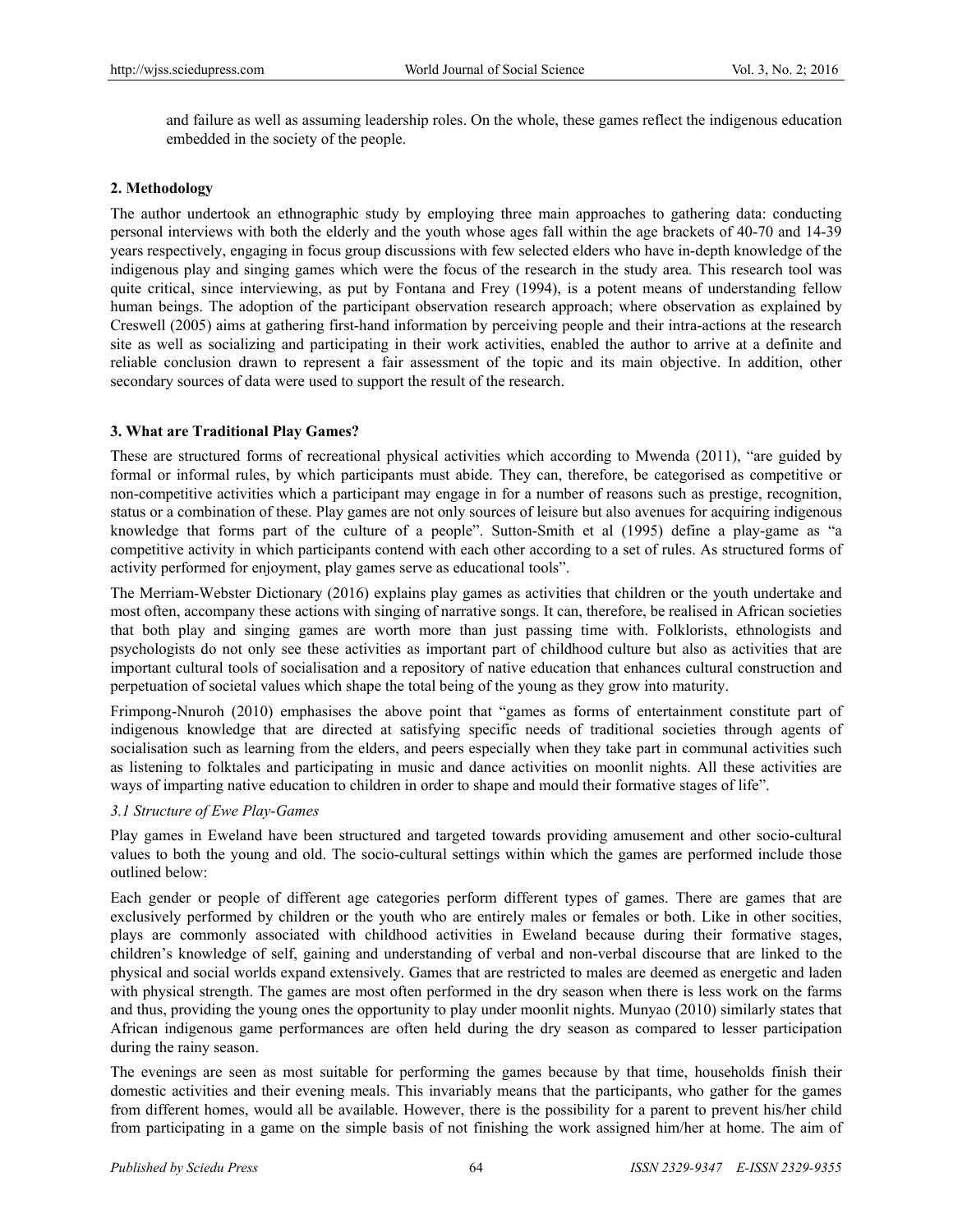joining fellow colleagues to play and have fun peps one up to hurry up with the household chores and thus, motivates the participants to complete household duties in good time. Although the evening offers a socially convenient time for most Ewe play games to take place, there are some of them which the society frowns upon at that period because of the lot of cacophony they generate. An interesting phenomenon which often forms part of the structure of play games is music that is incorporated into them. Singing, hand clapping and dancing in most cases charge the atmosphere and boost performance zeal in individual participants. The pedagogical values gained by the participants, are intrinsically woven into the structure of the games.

The structure of the games also consists of rules which govern their successful organization and performances. The rules which often, are known by the participants regulate their attitude, commitment, discipline and respect and tolerance for fellow participants during the play sessions. In most cases, to eliminate doubt and possible misunderstandings which centre on what a participant may deem as a breach of the rule or otherwise, requires that the rules are outlined before the commencement of every game. The rules, therefore, generate in the participants, strong inner feelings, spirit of gregariousness, self-discipline and impetus which propel them to undertake physical and mental exercises by the use of their bodies which develop and improve their health status.

#### *3.2 Origin of the names Ewe Play-Games*

The names of some Ewe play games, according to oral tradition, originated from the nature of activity involved in the games, from the song texts used in the games and from catchy phrases that are shouted out during the games. Other signals employed in the games are derived from onomatopoeiac words or phrases which children decode and assign meanings to. Examples include *tototo* (ready?), *yayaya* (yes), *kooko* (finished?) and *akaee* (I/We have won).

The paper now examines six popular Ewe play games; *Ka asi atiasimake* (Touch the untouchable tree), *Amesi wodzi Dzo*ɖ*a* (Whoever is born on Monday), *Ðevi-metsitsiwo (*Children as adults*), Gb*ɔ*tokrolo* (Puberty initiates' singing game), *Sibesibe* (Run and hide) and *Dae* ɖ*e megbe* (Deposit it from behind), and describe how activities in them in terms of their forms, participants, equipment, rules/codes of play, socio-cultural settings within which they are performed and their functions in the socio-cultural lives of both the participants and the society.

#### *3.3 Ka asi ati asimak*<sup>ɛ</sup>

A play-game that is well patronised on moonlit nights by young boys and girls who have attained the age of six years and above, is *Ka asi ati asimak*ɛ. This game which has a membership of eight to fifteen participants requires individual tact, agility, thoughtfulness, good sense of judgment and swift footedness as skills that propel a participant to emerge a winner.

Before the game begins, a tree is located on the play ground and named as the 'untouchable tree'. One participant voluntarily offers him/herself as the *Atiŋudz*ɔ*la* (a guard), and stands near the tree to prevent his/her colleagues from touching it when the game begins. The music and text of the song below is sung in a call and response form between the guard who acts as the lead singer and the rest of the *Et*ɔ*wo* (group members). Each line of the song text sung by the *Atiŋudz*ɔ*la,* is immediately followed by a succeeding line which is sung by the rest of the group members as a response to the lead singer's call. Getting to the end, the guard sings *tototo,* as a signal call to 'get ready', and the rest of the group members respond to it by singing *ya-ya*, meaning yes, yes to begin the game.



Ati asimaks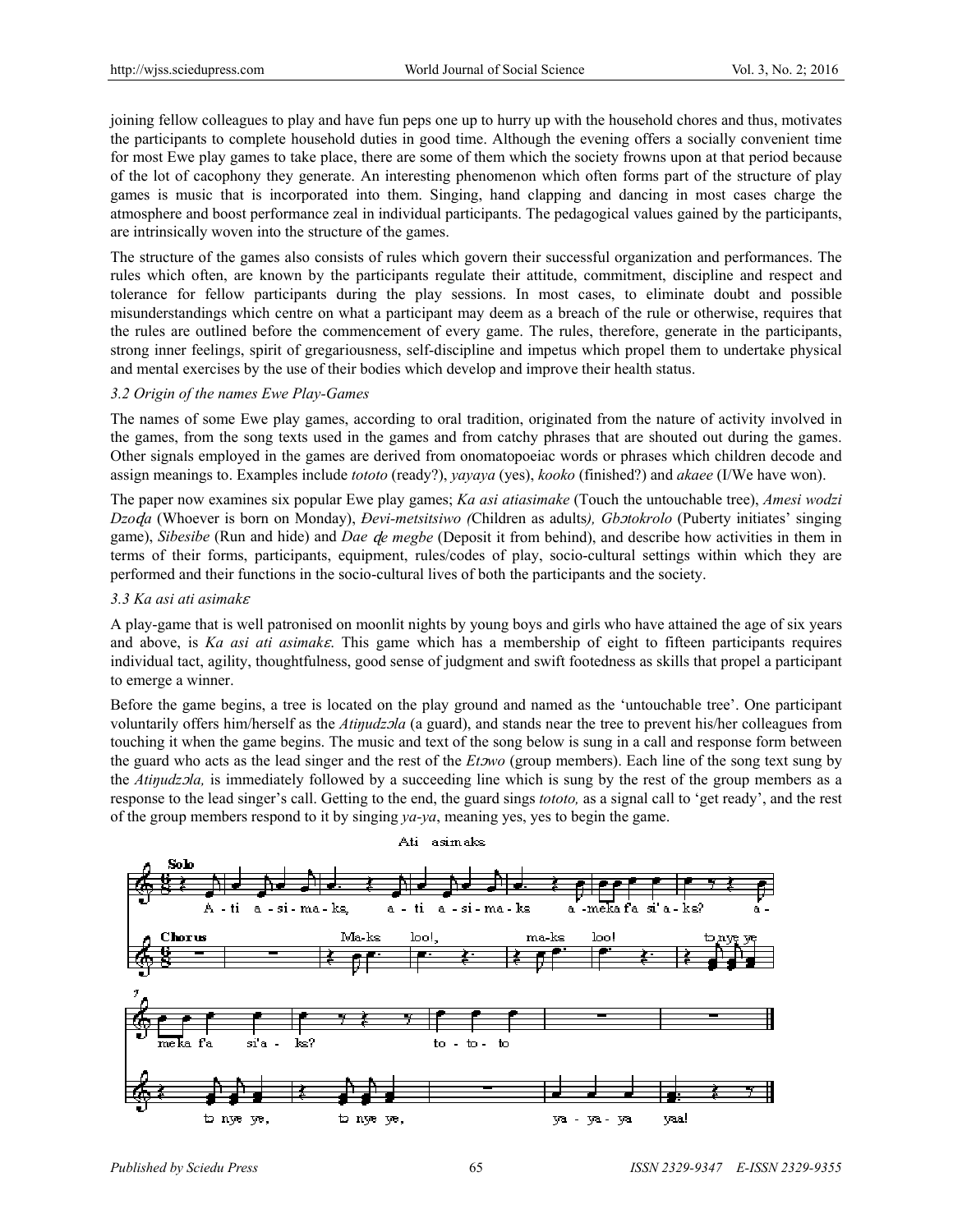Example 1: A song that is sung to mark the commencement of the game; *ati asimak*ɛ*.*

|                | Atinudz $\alpha$ : //:Ati asimak $\varepsilon$ | Guard: //:The untouchable tree                    |
|----------------|------------------------------------------------|---------------------------------------------------|
| <i>Etowo</i> : | Ma-ke $\log \frac{1}{\pi}$                     | Group members: The untouchable!://                |
|                | Atinudzzla: Meka f'a sie ake?                  | Guard: Whose hand can touch the untouchable tree? |
| <i>Etowo</i> : | Tonye ye                                       | Group members: It's mine                          |
| Atinudzola     | $To-to-to$                                     | Guard: To-to-to (onomatopoeia)                    |
| <i>Etowo</i> : | Ya-ya-ya!                                      | Group members: Yes-yes-yes!                       |

While the guard keeps watch by standing closely to the tree, his colleagues, on the other hand, make frantic efforts by adopting tactical and swift body movements to cautiously and quietly tip-toe or run very fast to touch the tree from the blind side of the guard.

#### 3.3.1 Rules Governing the Game

A member, who is caught by the guard in an attempt to touch the tree, is immediately eliminated from further participating in the game. A participant also faces dismissal from the game if it is detected that he/she lends him/herself easily to be caught by the guard in course of the game. Furthermore, no guard has the authority to beat or maltreat a participant during the discharge of his/her duties. A guard who contravenes the rules faces instant exit from the game. On the other hand, a guard who the group sees as inactive in the discharge of his/her duties, is immediately relieved of the post. The game continues until the participants become tired and retire. Participants who succeed in touching the untouchable tree without being caught, are declared the smartest and winners of the game.

## 3.3.2 Cultural Relevance of *Ka asi ati asimak*<sup>ɛ</sup>

Since the game involves movements such as running, squatting and jumping, these vigorous physical exercises according to Wanderi (2011) enhance cardiovascular and musculosketal strength which in the past, were vital requirements for local warriors. The Ewes, also believe that the survival of their communities is highly dependent on the empowerment of individual citizens in terms of general physical fitness. Besides its entertaining nature, the game instills truth, discipline, commitment and respect for colleagues. Since the rules governing the game are never bent in favour of those who flout them, participants who insult, quarrel or inflict physical pain on fellow colleagues, or touch the tree before the signal is given, are charged with insincerity and indiscipline and are instantly expelled from further partaking in the game. The rules of the above game, therefore, help children to grow up with sterling societal values or attitudes that nurture and shape them not only as acceptable citizens of the society, but also as responsible future leaders who can take charge of the administration of the Ewe society anchored on truth, self-discipline, commitment, respect, peer tolerance and unity of purpose as one people.

## *3.4 Amesi wodzi Dzo*ɖ*a*

This is an indigenous singing game that entertains and, teaches children in the age bracket of four to six or seven years, the concept of name and identity through music and dance. In other words, the game offers an easy and quick means of learning and acquiring indigenous education about correct pronunciation of local Ewe names of the days as well as the birthday names associated with each day of the week. The game commences when the participants, both boys and girls, position themselves in a circle in an open place in the community. One person, who is chosen as the leader/cantor, stands in the middle of the circle, and tunes up the opening session (the first line) of the song before the rest of the participants join in to sing the remaining portion of the song to the end in a call and response form. While the first line of the song text is repeated, all the participants, (both male and female) born on Monday, move briskly and enter the circle, and amidst singing, they hold and wriggle their hips. Upon reaching the last line of the song (*akp*ɔ *dzidz*ɔ *hee!),* they jump high, clap their hands and move back to their former positions in the circle to make way for other colleagues born on other days of the week, to take their turn.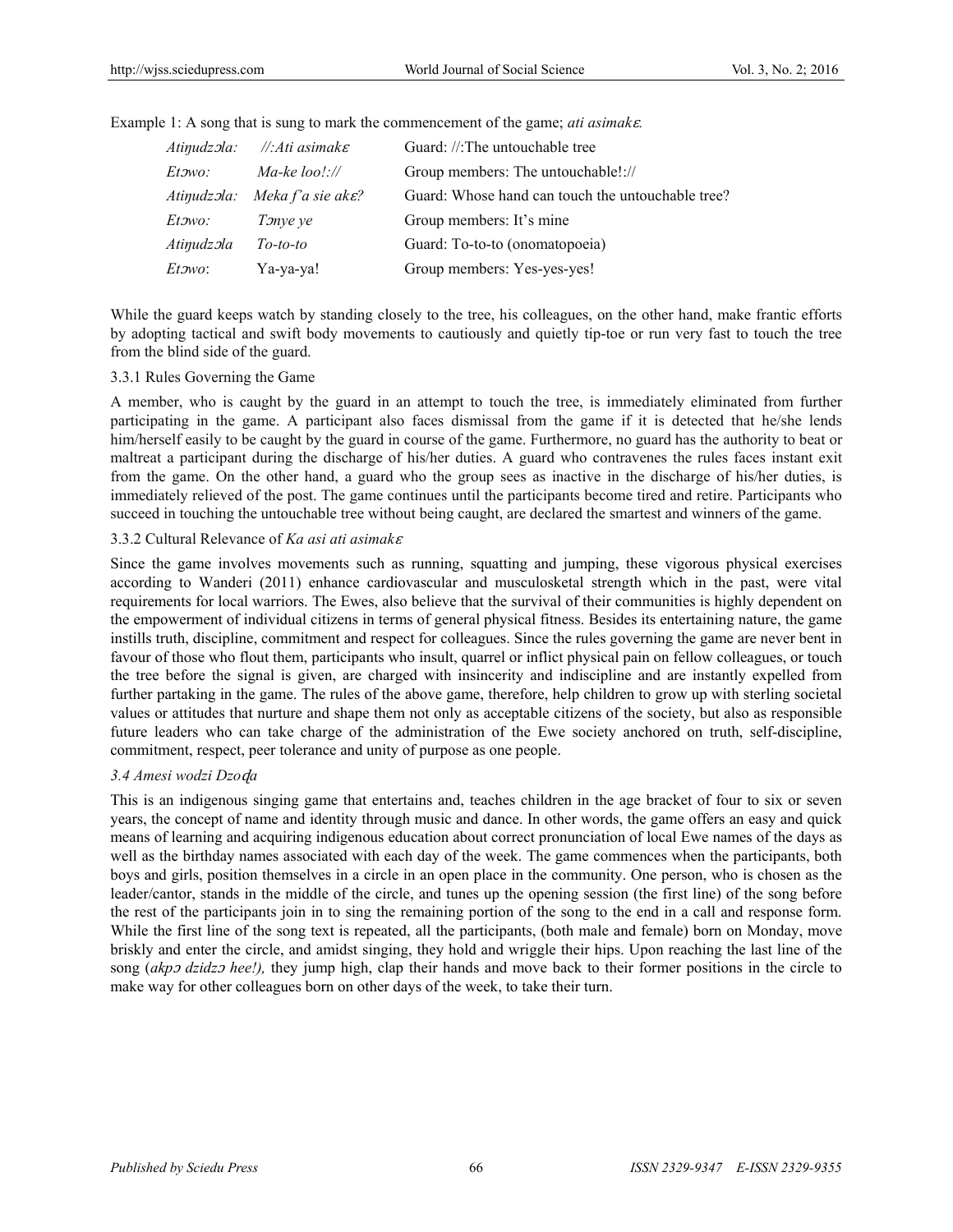#### Amesi wodzi Dzoda



|                      | //:Amesi wodzi Dzoda; Kwadzo kpl'adzo(a):// //:Whoever is born on Monday; Kwadzo and $Adzo(a)$ :// |
|----------------------|----------------------------------------------------------------------------------------------------|
| Mizo va ge de toa me | Come forward and enter the circle                                                                  |
| Mi bobo ne mia du Ye | Bend down and dance                                                                                |
| Akpo dzidzo hee!     | To be happy                                                                                        |

#### 3.4.1 The Rule of the Game

The rule of the game forbids members who have already had their chance from joining fresh participants to perform in the circle. The game finally ends after all the participants have had their turn to accompany their birthday names with music and dance in the circle.

#### 3.4.2 The Socio-Cultural Role

The ultimate benefit acquired from the above game is the immense education it provides the younger ones to know and pronounce correctly, the local names of the week and also memorise easily, the local male and female birthday names associated with each day of the week. For the above reason, younger participants have the opportunity to listen to their elder brothers and sisters, by imitating their language speech patterns as well as their musical behaviour in order to speak eloquently, words or phrases in which the music is couched. Musical behaviour and other forms of social behaviour acquired from infancy is considered as a vital asset that acculturates and mould children to be future custodians of their indigenous education including their music and dance types. Furthermore, acquisition of indigenous education is also seen in the musical behaviour of Ewe children in other forms of games. For example, children perform games under the guise of being adults. A typical example of a role play-game in which children pretend to be adult men and women and imitate the socio-cultural life of their parents, is described below in a play game titled; *Ðevi-metsitsiwo* (Children as adults)**.** 

## *3.5 Ðevi-metsitsiwo*

This type of indigenous game is what I term as 'make-belief', 'role play' or imitation game. In this game, children or the youth, within the age range of 5-14 years, observe, imitate and mimic daily social, political, religious, economic and household activities engaged in by the elderly in the society. It is not surprising, therefore, to see on play grounds, girls imitating their mothers by engaging in household chores such as cooking food in pieces of broken pots, bowls or tins, bathing, feeding and cuddling dolls or pieces of wood assumed to be newly-born babies. The boys act as husbands, elders or chiefs and imitate how the men folk undertake traditional vocations like farming and hunting.

Lancy (2002; 2007) similarly comment that "these children engage in pretend activities that imitate and mirrow adult subsistence activities. For example, the boys play with bows and arrows imitating hunting actions and girls grinding flour into tacos and weaving baskets as their mothers do. Furthermore, Mwenda (2014:80) cites the children of Gusii ethnic society in Kenya as they engage in rhythmic and simulation games: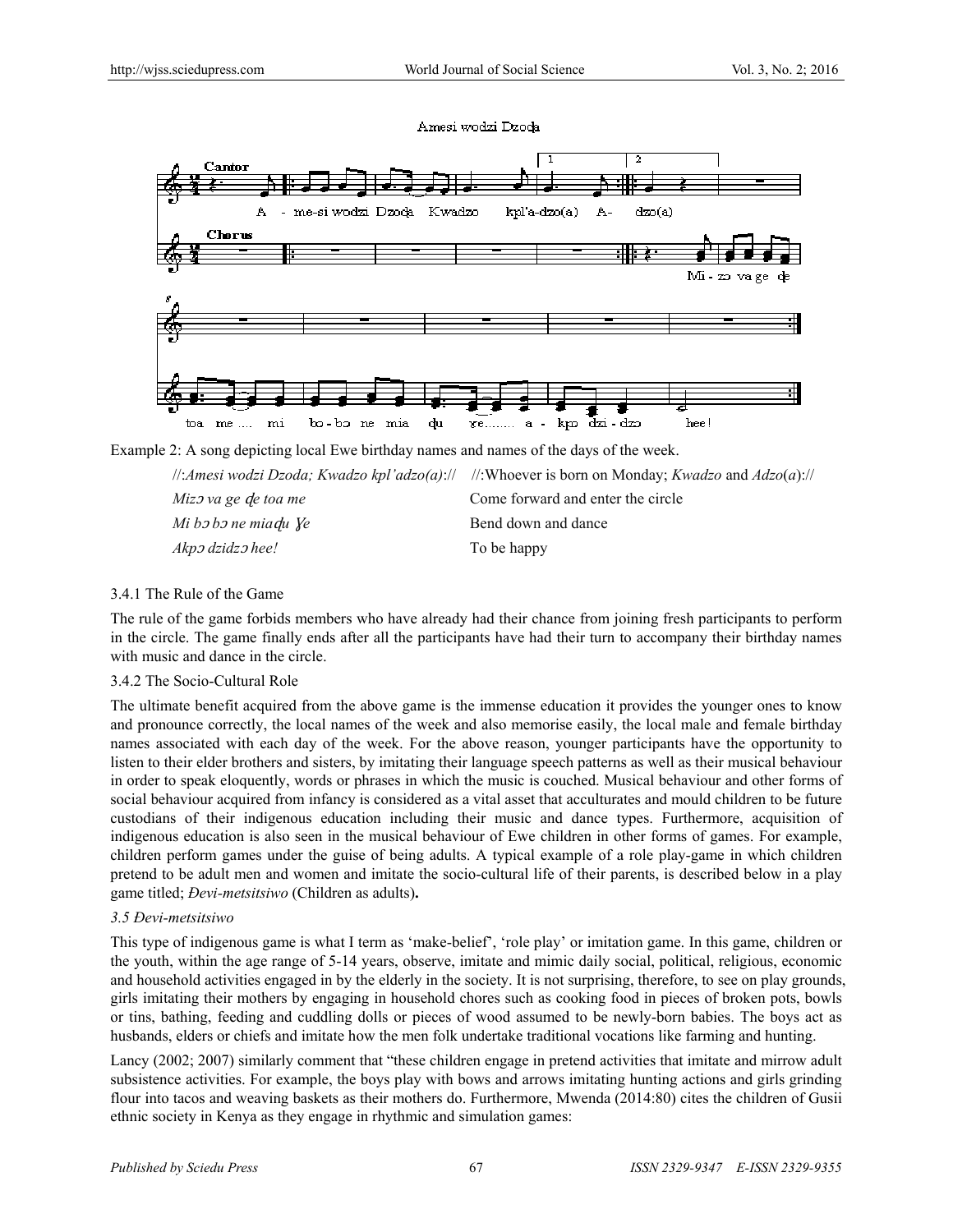…..in imitation games, children or the youth play games that are relevant to their future adult-related roles. While the girls play games related to domestic chores, boys participate in more aggressive activities such as parrying and grazing of animals which are all meant to prepare them for their relevant adult roles.

This social behaviour of 'role play' attitude by the youth or children is equally exhibited in their musical activities. During communal Ewe musical performances, children imitate adult ways of music-making. They pretend to be adults by engaging in music and dance performances and accompanying songs with improvised musical instruments such as empty cans, discarded plastic buckets, pans, and pieces of wood or any available object they can lay hands on around them. This observation concurs with what Munyao (2010) similarly observes about children in the Gusii society of Kenya that they readily explore the natural environment and gather available local materials to make their play equipment which they find easy to improvise. Nketia's (1974:60) comment on early childhood exposure to music in Africa explains and gives a deeper understanding of why children's interest in imitation and role play games especially in the typical rural African communities, to date, have not gone extinct:

Informal music training is established when the African mother sings to the child right from cradle and makes him/her aware of rhythm and movement by rocking him and singing to him vocables imitative of drum rhythms. The use of the eyes, ears and memory in addition to participating and imitating the elderly during performance enables the child to acquire musical knowledge through slow absorption which eventually becomes part and parcel of him/her at the stage of adulthood.

## 3.5.1 Rules Governing the Performance of the Game

Though the game of ɖ*evi-metsitsiwo* does not employ strict rules governing its performance, it is however, incumbent on every participant to avoid shyness and timidity in the execution of the adult roles that he/she has been assigned. A child, who feels jittery in the execution of an adult role, is at times laughed at. This form of humiliation urges the culprit on to do the right thing in order to avert further forms of ridicule from his/her fellow colleagues. A high sense of commitment and tolerance is expected of every participant during performance.

#### 3.5.2 Cultural Essence of the Game of *Ðevi-metsitsiwo*

Similar to what obtains in Eweland, Manganye (2011:14), highlights the essence of singing games of the Tsonga of South Africa as a means of preserving the musical heritage of the Tsonga culture as well as her indigenous language. With this, the society nurtures children towards adult life and provides through their play-games a platform for acquiring their mother tongue and learning lessons that focus on adult activities in the song texts. The game also offers children values and virtues that are utilitarian to adult life, for, it makes them receptive to many social skills and enables them to shed off anti-social antics; timidity and introvert tendencies which inhibit group cohesion. The game also helps the children to control anger, manage conflicts such as overcoming accusations from play mates, and coping with diverse opinions from fellow colleagues.

One can also observe on the play ground, that the game helps to promote the social development of the children. With their fore knowledge of the game which aims at imitating the socio-cultural life-styles of the elderly in the society, it beholds on every participant to exhibit a high sense of self-control, tolerance, critical thinking and the ability to exhibit good performance skills similar to what their parents do.

Lessons drawn from this indigenous game also enhance the use of different societal skills (both musical and non-musical), that prepare them towards adult life. In other words, the game paves the way for these future leaders to perfect their skills as they grow into adults who would take charge of the responsibility of maintaining and ensuring proper administration and preservation of the indigenous institutions such as the social, political economic, religious systems and musical culture of the society.

## *3.6 Gb*ɔ*tokrolo*

This is an entertaining play and singing game which is exclusively, a preserve of adolescent girls, who after experiencing menstrual flow for the first time; go through a traditional process of *gbelelek*onuwowo or *gb*ɔ*tok*ɔ*nuwawa* (puberty ritual performance). The northern Ewes of Ghana refer to this female game as *gb*ɔ*tokrolo*. Tracing the origin of the name of this game, *gb*ɔ*to* as indicated earlier, means menstrual flow, but *krolo* is a corrupted Ewe name for *akrolo,* a recreational game similarly performed by adolescent girls who have experienced their first menstruation among the *Akan* ethnic group of Ghana. The Ewes might have adopted this game of Akan origin due to a long lasting interaction that existed between these two ethnic groups before the advent of the Europeans in the Gold Coast around the  $15<sup>th</sup>$  century.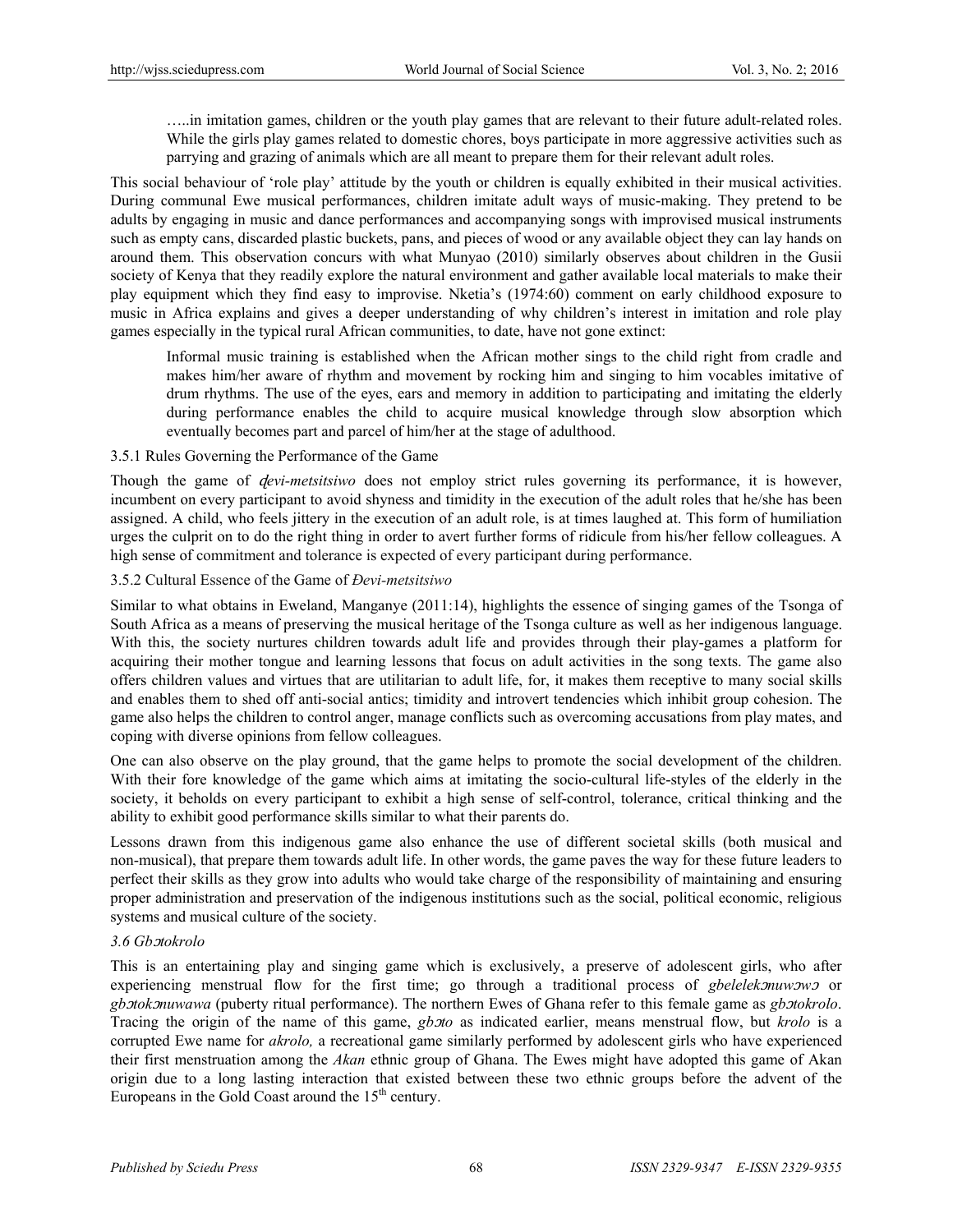Symbolically, *gbotokrolo* is performed to publicly announce the transition of girls from adolescent to adult or marriageable stage. It is also performed to show appreciation to the gods of the land for protecting the initiates and to congratulate the girls for maintaining their chastity and not falling victims of pre-mature pregnancy, an attitude which is culturally considered disgraceful to the girl, her family and the entire society. Though the game is exclusively for adolescent girls, it is never surprising at times to see adult women participating and playing leading roles by teaching the songs and dance-styles and explaining the meaning of some of the songs that centre on their rights and responsibilities. The performance of *gbotokrolo* is; therefore, open to both adolescent girls ritually initiated and adult women in their prime. Other adult women who are present on the playgrounds are either spectators or act as chaperones.

#### 3.6.1 Organisation and Performance

The game takes place in the evenings under moon-lit night in an open arena or any area in the vicinity considered spacious enough. The performance commences when women, who number about fifteen or more, form a circle, hold their hands and while they sing, they swing their arms gently forward and backwards. Since the performance comprises mainly of songs, varied body movements and dance styles, one person is chosen as a cantor and she first tunes up the opening sections of the repertoire of songs before the larger group of the participants join in to sing the remaining portions of each of the songs to the end in a call and response form.

Instruments are not played in the game to accompany singing and dancing; however, clapping of hands is adopted to charge the performance atmosphere. During the music rendition, various body movements and dance steps are executed. At times, the texts of the songs featured during performance demand that the girls take turn to enter the circle and exhibit individual dance prowess to outdo the skills displayed by their fellow participants. While in the circle, a dancer holds a smoldering piece of wood and while dancing, she twirls, wriggles her hips and swings the end of the wood with fire around her head.

As the song approaches its end, she simulates the insertion of the beaming fire between her legs. According to Ewe tradition, the assorted movements and dance styles were considered in the past as ways of projecting the strength, intelligence, agility and dance skills of a performer; a fate which can win her admirers and male suitors. The fire symbolically represents light and employing it in a dance performance does not only depict the girls' duties and responsibilities that illuminate the norms and values of Ewe culture, but also a lady who has a crystal clear mind and conscience that depict female identity and pride in Eweland.

## 3.6.2 Rules Governing *Gb*ɔ*tokrolo*

As a rule, there is a high expectation of flexibility in body movements in terms of spinning, twirling and wriggling of the hips during the dance performances in order to depict the feminine nature of women. Every form of shyness or timidity during performance is frowned upon. Participation in the above game is closed to children (both boys and girls) as well as girls who have not as yet undergone puberty rites.

## 3.6.3 Cultural Relevance of *Gb*ɔ*tokrolo*

The game provides an appropriate platform for girls who have undergone initiation rites to interact amid themselves and share their feelings and pleasures together. The songs are didactic and infused with lessons on marriage and sex issues. Most of the song texts employed in this game centre on sex issues and are, therefore, full of profane words such as outright mentioning of the male and female reproductive organs. The song texts also portray sexual scenes and talk about interactions between the male and female genital organs. These words under normal circumstances, according to Ewe tradition, are not mentioned publicly, however, for the sake of this game, adolescent girls who have undergone puberty rites are deemed to be of age enough to listen to adult talk. For this reason, the profane song texts sung in *gb*ɔ*tokrolo* are not at all considered inappropriate for these new adults because they are considered to be of age, and for that matter, their activities are permissible and deemed culturally correct.

*Gb*<sub>2</sub>*tokrolo* provides a cultural leeway for the budding female adults to openly talk about or discuss issues about male-female relations without the feel of guilt or approbation. In other words, the above issues which were in the past shelved, are now couched in music and dance that accompany this indigenous game. Since the performance is transmitted orally from one generation to the next, the game helps to preserve the musical heritage of the Ewe community. In the light of the above, Muganye (2011) further posits:

Singing games are means of preserving musical heritage and indigenous language. The regular performance of these songs is memorable and, also gives lessons on how females should live good societal life, maintain personal hygiene, care for their babies, treat their husbands and manage their homes.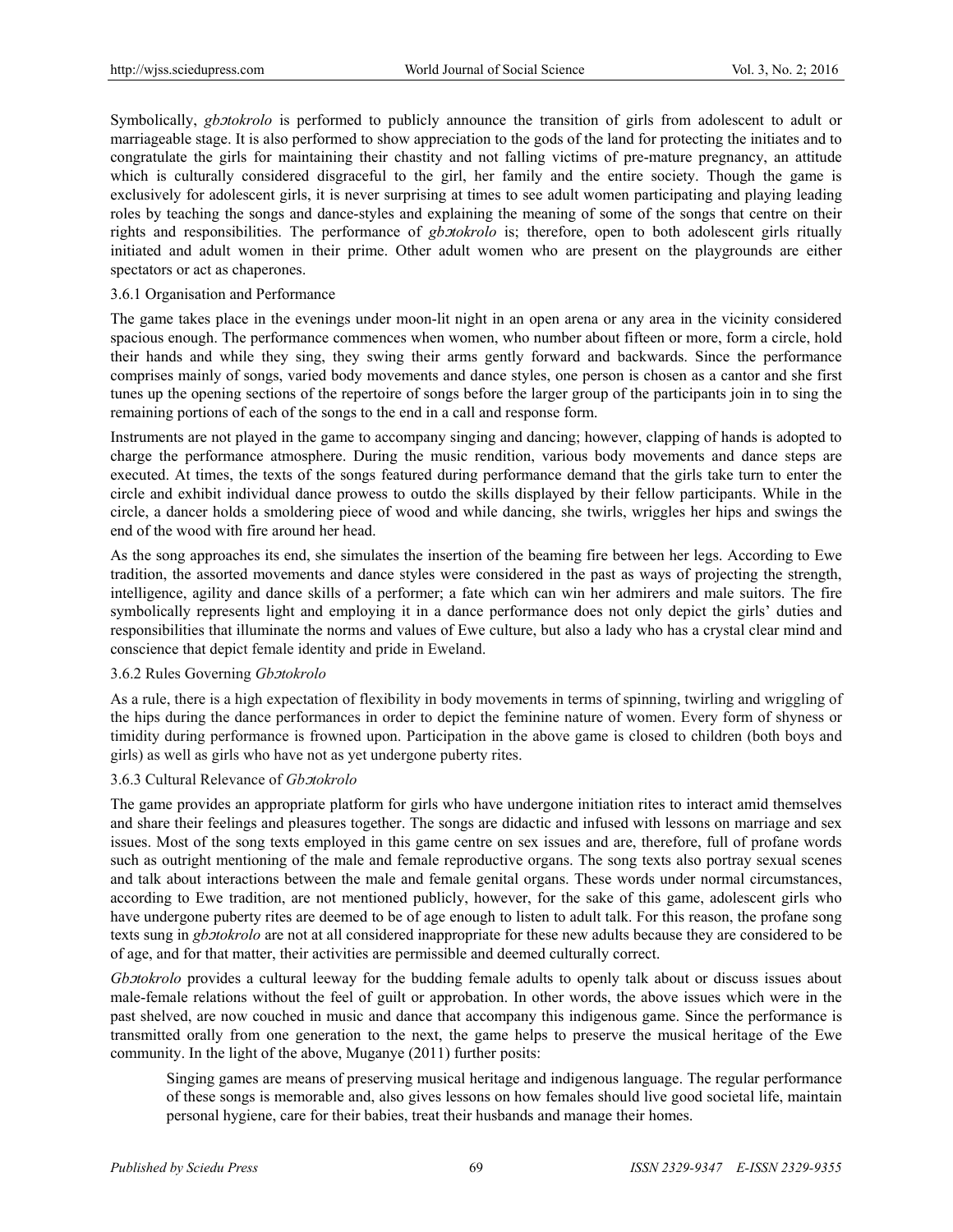The interaction between the young and the elderly women enhances the transfer of knowledge and experiences from the elderly to mould and shape the conduct of the young ladies who are now adults. The song below, talks about the beauty of a girl, whose body contour and flexible dance movements makes her irresistible to every man who sees her for the first time.

## O! tughe ka f'agmugowoe si?



#### *3.7 Sibesibe*

*Sibesibe,* which in Ewe language literally means, run and hide, and similar to the western game of hide and seek, is an indigenous play game performed by children or adolescent boys and girls. The elders found at the periphery of the playground simply act as chaperones or come to watch game for pleasure after a hard day's work on the farm. In this game, one gender, for example, the males take their turn to hide and the females search for them and vice-versa.

The game is usually performed in an open or a spacious area in the community when the moon appears. The boys and girls group themselves into separate groups, and the group that takes the lead in going into hiding is then decided by a toss of a coin. The group that wins the toss first goes into hiding and the other group goes out to search for them in their hideouts. To succeed as victors in this game largely depends on the efficiency of each of the groups and how well their members co-ordinate with each other. For example, members of the group that go into hiding have to be discreet to avoid being caught because if a member is caught, the entire group loses. On the other hand, if a member of the group that goes into hiding succeeds in outwitting those in the search party and reaches the starting point; their group emerges as the winner. It is imperative that those who embark on the search, co-ordinate, and listen to instructions/directions from a team leader, in order to strategise by dispersing and positioning themselves at vantage points on the playground to fish out their opponents from their hideouts.

## 3.7.1 The Rules of the Game

It is required of the members of the group that stays behind to close their eyes while their colleagues go into hiding. This is done to prevent them from watching their colleagues as they move to their hide-out spots. After they close their eyes for some time, they shout out a question; '*ev*ɔ*a?',* meaning 'finished?' in order to ascertain whether or not every member of the group has totally gone into hiding. When they hear a response; '*mev*ɔ *o*!', to the question, it means they are still loitering about in search for places to hide. However, when there is no response to the question asked, it means their colleagues have gone into hiding and thus, giving the search party, the license to begin to look for those hiding. There is a clear understanding among the participants that if any member of the group that goes into hiding makes his/her way back to the starting point unnoticed or any member of the search party who is able to catch someone from his/her hideout, in either case, it signifies victory for each of the particular group concerned.

#### 3.7.2 Socio-cultural Relevance of the Game of *Sibesibe*

According to Ewe tradition, the relevance of *sibesibe* in the first place, helps the participants to take cover; a strategy that was used in the past by their forebears to attack their enemies during inter-ethnic wars that occurred. The game also teaches the youth and children, techniques of hiding personal or family treasures from inquisitive eyes or thieves.

The functions of this play game also can best be described in the words of Clements, Messanga and Millbanks (2008) when they state; "it is a major contributor to enhancing youth or children's physical and mental health because part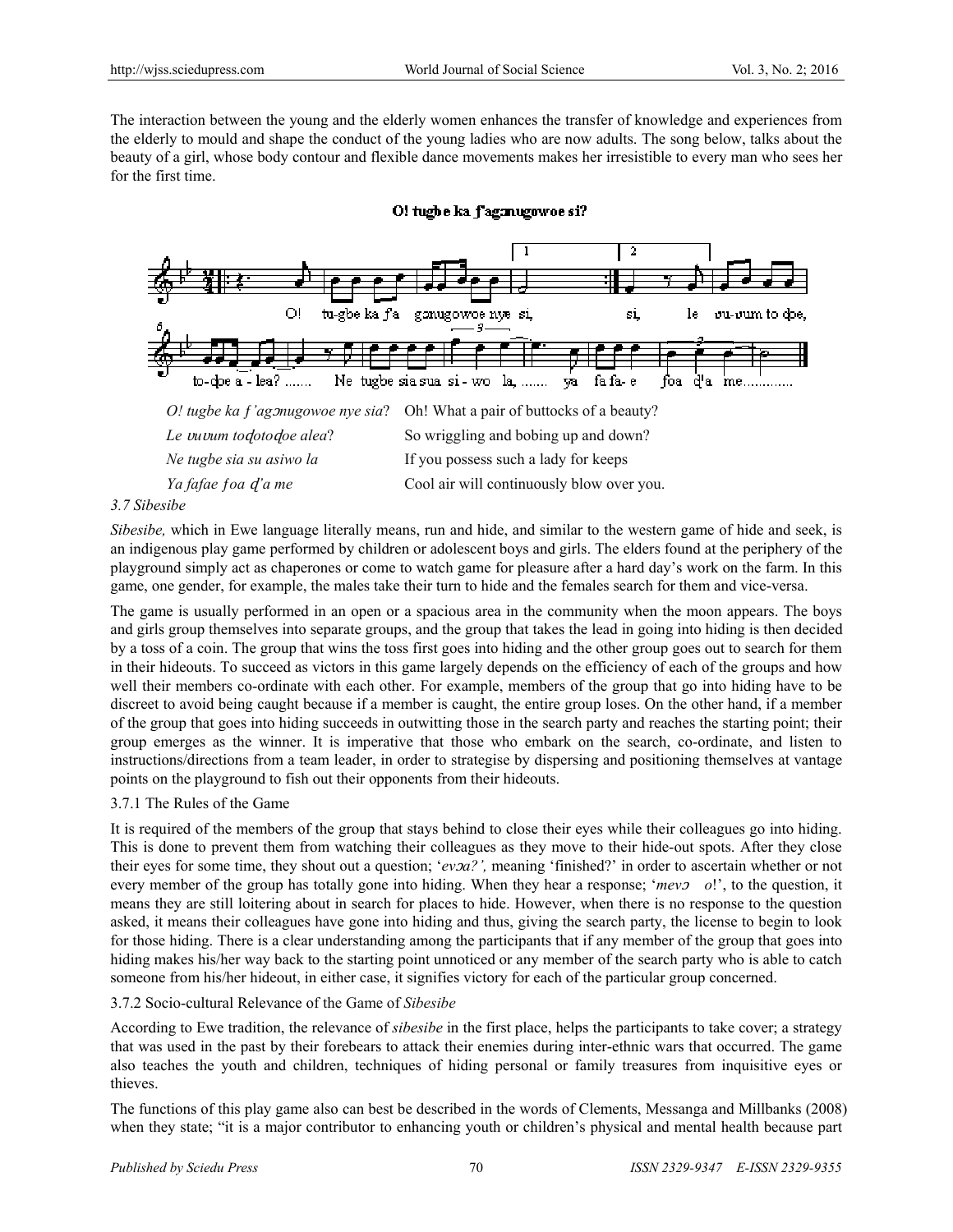of the game involves running, stooping and jumping and by so doing, improves their imagination and problem-solving skills". As a traditional game, it teaches the need and value of teamwork. Emerging as victors in this game, to a large extent is dependent on the efficiency and co-ordinated efforts of each member of the two participating groups. In other words, the game teaches and develops healthy communal and team spirit instead of relying on individual efforts. These efforts, at the long run help the participants at their adult stages, to build leadership qualities that challenge them to be alert, smart, cooperative and self-committed in their daily activities.

## *3.8 Dae* ɖ*e megbe*

One of the avenues through which boys and girls between the ages of 5-14 years acquire societal values such as vigilance, self-concentration and commitment, smartness as well as building a good team spirit and co-existence, is through partaking in *Dae* ɖ*e megbe,* a traditional play game that is performed while the participants squat in a circle.

## 3.8.1 Organisation and Performance

The participants, both boys and girls, squat in a circle and while they sing in a call and response pattern, one member, usually a cantor, runs round the human circle and deposits either a piece of cloth, handkerchief or an object behind an unsuspecting member. By the rules of the game, every participant is required to be alert and intermittently cross-check if something has been deposited behind him/her. If the cantor goes round the circle and returns to find the object still at where he deposited it, he/she hits the culprit mildly at the back to draw his/her attention to what is behind him/her. However, if the person behind whom the object is deposited suspects this earlier, he/she quickly picks the object and runs fast to catch up with the cantor in order to hit him/her. If the cantor is hit, he/she still continues the game by going round the circle. On the other hand, if the cantor is fast enough to run and occupy the place of the one chasing him, the cantor's role and conduct of the game now shifts to the new person. This format is followed until the participants become tired and retire.

#### 3.8.2 Rules Governing dae  $\phi$ e megbe

As the name of the game implies, dae de megbe (deposit it behind), is the paramount rule that specifically locates where the piece of cloth or object handled by the cantor during the game should be deposited. No participant is allowed to turn back to look at the cantor while he/she runs round the human circle. The rule also bars participants from alerting a member who has not noticed that an object has been placed behind him/her. The rule of the game also stresses the fact, that in the context of play, hitting a member on the back for non-detection of the object behind him/her does not generate loathing or fight.

## 3.8.3 Relevance of the Game

The game helps children to acquire virtues of alertness, vigilance, self-consciousness, discipline and tolerance in the participants, and as they grow into maturity, these internalised societal values serve as a foundation for managing and controlling their adult life styles with a sense of purpose and dignity. That is why participants, who lack such qualities, mentioned above, are lost in the fun of the game and fail to realise what has been placed behind them. To avert this situation, they are immediately alerted through the gentle strike they receive at their backs in order to be self-conscious or vigilant. The Ewe society, therefore, places premium on why it is vital for young citizens to quickly discern happenings or challenges around their homes, surroundings, and the community, for, it helps them to take appropriate steps to solving such challenges in order to build a strong, healthy and united society in future. One can, therefore, not dispute the fact that the game helps to strengthen the agility and smartness in the young, and shapes them to be fast and critical thinkers. Amlor and Alidza (2009) sum up the relevance of this indigenous game by stating that "engagement in the activities of this game enables children to acquire norms, values and societal skills that foster self-usefulness and help them to be able to perform expected future roles as adults".

## **4. The Way Forward**

Though western cultural pressure in terms of what Goslin & Goslin (2009) describe as combined effects of economic, social and environmental changes that are encroaching upon various indigenous games and creating a high risk of losing these games to western influenced modern games" is plausible, this paper does not aim at outrightly condemning foreign cultural influences, but instead, suggests the adoption of only aspects that can enhance Ghanaian indigenous knowledge and project the people's cultural identity. In this direction, the media, composers/arrangers, researchers and performers should be aware of the essence of the country's folklores which include play and singing games and consequently protect and re-tool them to educate especially, the youth. If the aim of the mass media (both print and electronic) is to inform, educate and entertain the public, the bulk of items that constitute its programmes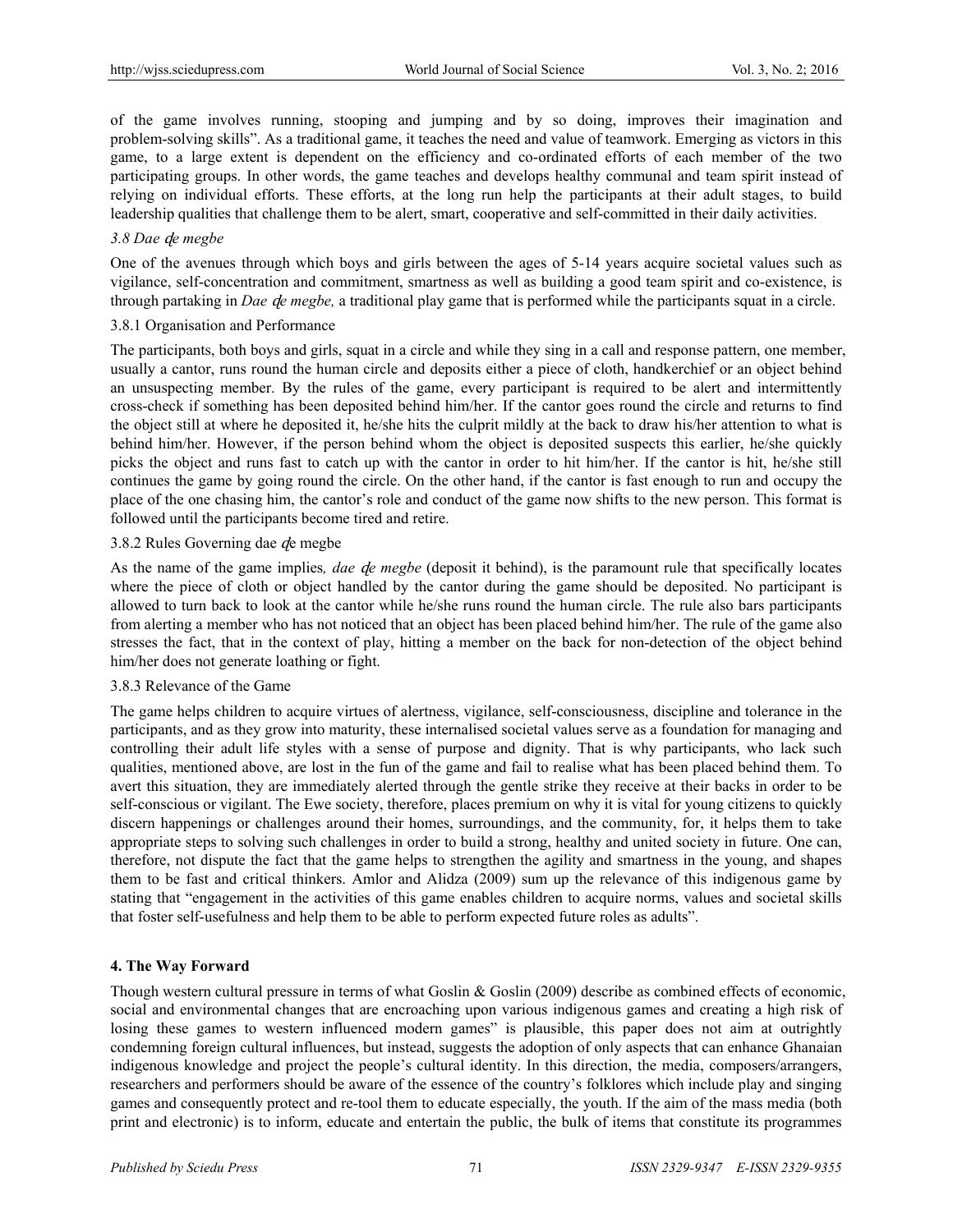should reflect the indigenous education of listeners/viewers in the society they are located. This would enable the people to understand and take pride in their cultural heritage.

The government of Ghana through its agencies like the Ministry of Education, the universities and other stakeholders in the educational sector should be conscious of the fact that the majority of the products from the basic schools, colleges/universities would serve as future professionals in African societies. The need for collaborative efforts of the above named agencies to conduct research that can lead to producing African-centred school curricula which can incorporate the teaching of folklores, play and singing games, music, dance, alongside other cultural values to constitute part and parcel of formal education, to ensure indigenous knowledge acquisition in a fast and playful manner, is very crucial. Frost (1992) also recommends that "teachers must regularly observe children at play so as to obtain information that identifies those with special needs, planning future play experiences, evaluating play materials, determining their strengths and weaknesses and planning suitable curriculum for early childhood education. Through such observations, teachers can learn about children's social interactions, cognitive and language abilities, motor skills and emotional development". This move has been successful in African countries such as South Africa and Nigeria and the possibility of replicating it in Ghana can equally yield positive results.

Nketia (1970) corroborates the above point when he opines:

Singing and studying folk songs should be the cornerstone, especially at the first stages of musical education. The folk song in its pure form and beauty should be more widely represented in the school curricula than it has been so far. Obviously, it is not necessary, and hardly possible, to try to fence our young people off from the light and popular music that they like to hear in their leisure time. But it is necessary to teach them to distinguish between the good and bad, trite and tasteless. Knowledge of the best examples of folk music…..will help the youth to assess musical information and set up immunity to the corrupting influence of its worst manifestations.

Nurturing children through African-centered education is what Amlor (2011:28) stresses as: "that which will in future, make them champions of their professions, culture and reservoirs of indigenous education that would not only benefit the youth of today, but also help them to preserve and transfer the acquired knowledge to the generation yet to succeed them".

#### **5. Conclusion**

The extent to which foreign culture is stifling native Ghanaian values has led to a re-awakening among Ghanaian Ewes to go back to their roots and revive youth or children's indigenous entertainment forms such as play games to promote the teaching, learning and acquisition of indigenous education that can nurture them to maturity, and empower them to assume responsible future adult roles in the society.

Six indigenous games/entertainment forms which constituted the focus of this study included: *Ka asi atiasimake*  (Touch the untouchable tree), *Amesi wodzi Dzo*ɖ*a* (Whoever is born on Monday), *Ðevi-metsitsiwo (*Children as adults*), Gb*ɔ*tokrolo* (Puberty initiates' singing game), *Sibesibe* (Run and hide) and *Dae* ɖ*e megbe* (Deposit it from behind). The performance of each game is governed by a set of rules. The rules, though simple, help in developing the cognitive and effective domains of the participants. The games which often incorporates music and dance performances, offer the youth or children the opportunity to unconsciously learn lessons and societal ethics very quickly in a playful manner. Other values acquired from participating in these play games include: the ability of the young to cultivate good behaviour, tolerance, discipline, healthy spirit of co-existence, leadership qualities, hard work, and competitive spirit. In other words, the relevance of indigenous Ewe play games give children cultural identity that enables them to acquire norms, values and societal skills that foster self-usefulness and help them to perform expected future roles as adults. The games that involve running, jumping, squatting and other body movements are indirect forms of physical and mental exercises that keep the bodies and minds of the children healthy. These varied forms of activities underpin the old adage that states: "a sound mind in a healthy body". All these go in line with the Vygostskian theory of early childhood development which states that "children do not only practise what they already know but also learn new things" (Vygotsky, 1978).

Since Ewe, constitutes the core language of communication in the games, Amlor and Alidza (2009:120) point out an important value that children derive from the use of their mother-tongue as they participate in these play games:

……. "language comprises difficult words including tongue-twisters. Tongue-twisters as important cultural elements employed in recitative or declamatory style of singing during children's play games, enhance their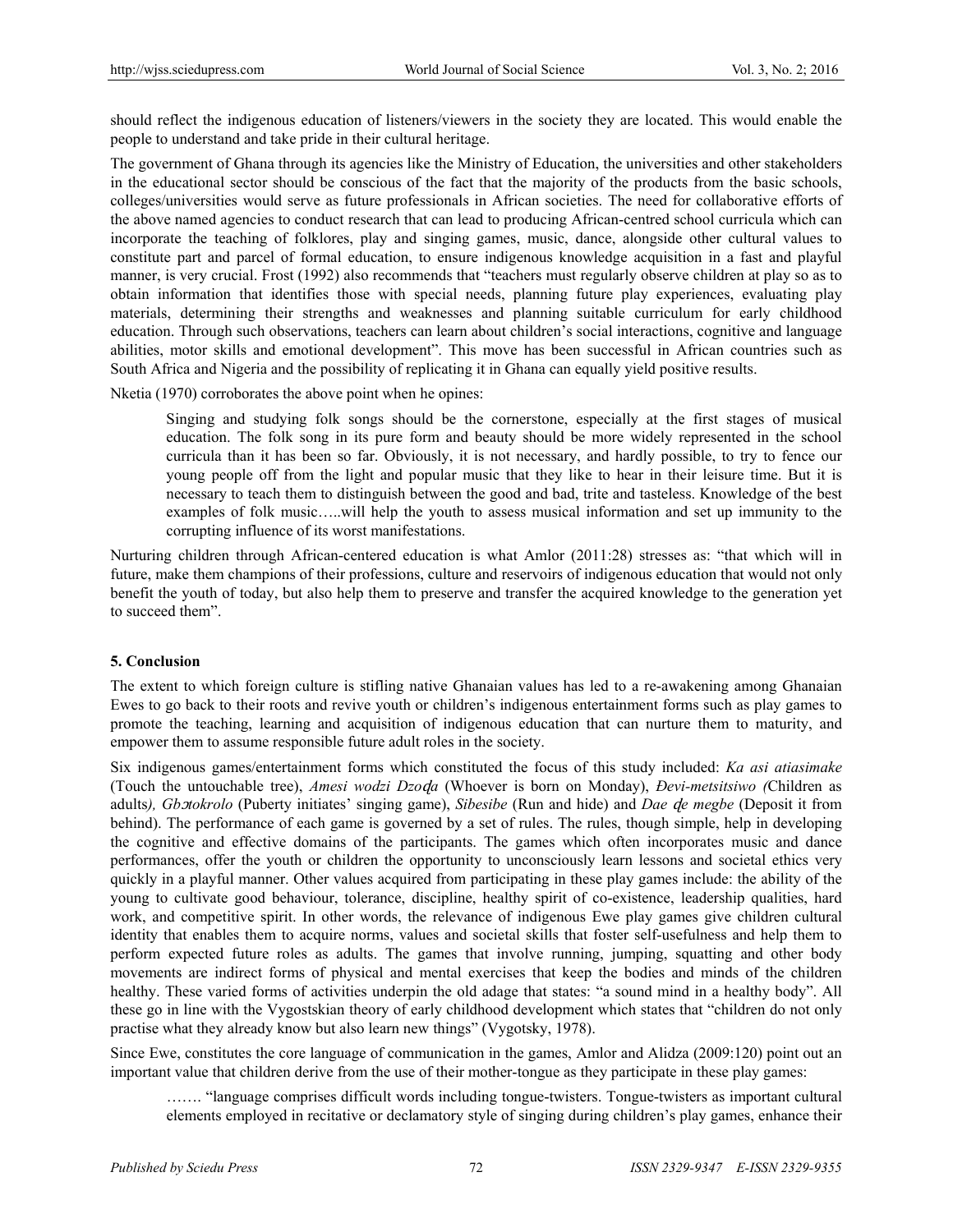diction and eloquence and, as well, provide them the opportunity to gain easy and quick mastery of difficult words and phrases that occur in songs or in ordinary speech".

The paper finally draws attention to the need for nurturing children through an African-centered education. To achieve this goal, there is the need for the government of Ghana through its agencies such as the Ministry of Education, the universities and other stakeholders to collaborate and conduct research that can come out with African-centred school curricula for use in the schools. A move towards incorporating topics on folklores; play and singing games, music and dance, alongside other cultural values to constitute part and parcel of formal education and taught right from pre-school to higher institutions of learning in contemporary Ghana, is, therefore, crucial.

#### **References**

- Amlor, M.Q. (2011). Oguaa Fetu Afahye: A music and ritual of the people of Cape Coast in Ghana. In *Music and ritual; Musika Jornal, University of the Philippines, 7*, 6-32.
- Amlor, M.Q., & Alidza, M.Q. (2009). Language, music and identity: A socio-cultural insight into the Ewes of Ghana. *Gumaga: International Journal of Language and Literature, 2,* 107-130.
- Cheska, A.T. (1987). *Tradtional games and dances in West African nations*. Schorndorf: Verlag Karl Hofmann.
- Clements, R., Messanga, M., & Millbank, A.N. (2008). Traditional children's games in Tanzania. *Children, youth and environments, 18*(2), 206-218.
- Creswell J.W. (2005). *Educational research: Planning, conducting and evaluating quantitative and qualitative research*. Upper Saddle River: NJ: Merrill Prentice Hall, 8.
- Fontana, A., & Frey J.H. (1994). Interviewing: The art of science. In N.K. Denzin & Y.S. Lincoln (Eds.), *Handbook of qualitative research*, Thousand Oaks, CA: Sage Publications.
- Frimpong-Nnuroh, D. (2010). The scientific basis of some Ellembelle Nzema indigenous knowledge forms. In D.D. Kupole & Botchway, D.N.Y. (Eds.), *Polishing the pearls of ancient wisdom: Exploring the relevance of endogenous African knowledge systems for sustainable development in post-colonial Africa.* University of Cape Coast Printing Press.(pp. 99-118).
- Frost, J.L. (1992). *Play and playscapes*. Albany, New York: Delmar, G.
- Garvey, C. (1990). *Play*. Cambridge, MA; Harvard University Press.
- Goslin, A., & Goslin, B. (2009). Traditional games in the Tswane area of South Africa: A comparative study. In L.O Amusa & A.L. Toriola (Eds.), *Tradtional games in Africa. South Africa* (pp.94-104). WWW publishing (pty) Ltd.
- Holmes, R. (2011). Adult caregiver attitudes and beliefs regarding play in Lana'i. *American Journal of Play, 3,*  424-452.
- Huizinga, J. (1950). *Homo ludens: A study of the play element in culture*. New York: Roy.
- Kenyatta, J. (2004). *Facing Mount Kenya: The traditional life of the Gikuyu* (14<sup>th</sup> Ed.). Nairobi: Kenway Publication.
- Lancy, D. (2002). Cultural constraints on children's play. In Roopnarine, J. (Ed.), Conceptual, social-cognitive and contextual issues in the fields of play*. Play and Culture Studies, 4,* 53-62.
- Lancy, D. (2007). Accounting for variability in mother-child play. *American Anthropologist, 109*(2), 273-284. http://dx.doi.org/10.1525/aa.2007.109.2.273
- Manganye, N.N. (2011). Indigenous children's game songs. Unpublished dissertation. University of Pretoria, South Africa Merriam-Webster Dictionary, Retrieved from http://www.merriam-webster.com/dictionary/singing%20game
- Munyao, R.K. (2010). *The traditional games of the Akamba of Kenya*. Unpublished M. Phil. Thesis, Kenyatta University, Kenya.
- Mwenda, P.W. (2014). *Elements of traditional games of the Gush Community of Kenya*. Unpublished M. Phil. Thesis. Kenyatta University, Kenya.
- Ndee, H.S. (2010). Prologue: Sport, culture and society in Tanzania from and African erspective. *The International Journal of History of Sport, 27*(5), 733-758. http://dx.doi.org/10.1080/09523361003625808